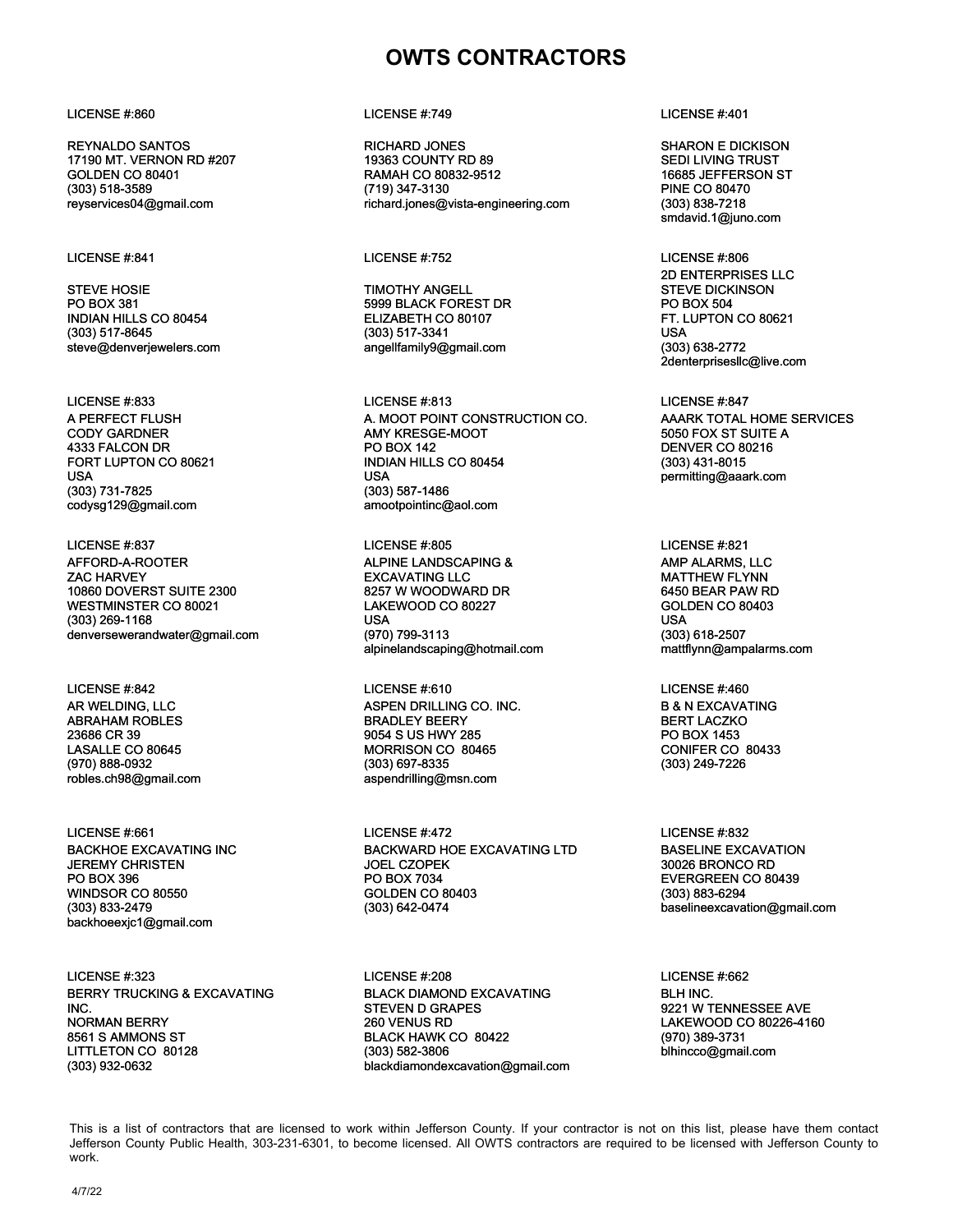### BRINSON LLC PAUL SCHAUFUS PO BOX 3275 EVERGREEN CO 80437 (303) 674-1751 brinsonllc@gmail.com

LICENSE #:514 LICENSE #:814 LICENSE #:784 BURBACHS ROCKY MOUNTAIN EXCAVATING LLC 785 COUNTY ROAD 1034 BAILEY CO 80421 (303) 503-7772 bronson@brme.net

LICENSE #:836 LICENSE #:735 LICENSE #:817 CLASSIC SEPTIC SERVICES, LLC DAVID BYBEE PO BOX 697 500 WELLINGTON MINE RD CENTRAL CITY CO 80427 (303) 704-0502 crgi1989@yahoo.com

LICENSE #:650 LICENSE #:859 LICENSE #:715 COLORADO MINI EXCAVATING INC PO BOX 968 7202 N 45TH ST NIWOT CO 80544 (303) 475-9842 dan@coloradominiex.com

LICENSE #:811 LICENSE #:810 LICENSE #:848 CONIFER EXCAVATING BRYAN ROLAND 34556 CIRCLE DR PINE CO 80470 USA (303) 981-0480 bryan@coniferexcavating.com

CWS EXCAVATING MATTHEW MORGAN 5300 MARSHALL DR BOULDER CO 80305 (303) 243-2298 matthew@cwsexcavating.com

D4 EXCAVATING INC. DAWSON DEVRIES PO BOX 904 SEDALIA CO 80135 USA (720) 469-5480 contact@d4digs.com

# **OWTS CONTRACTORS**

LICENSE #:532 LICENSE #:835 LICENSE #:501 BRISTLECONE EXCAVATING MICHAEL POLLICK PO BOX 96` BAILEY CO 80421 USA (720) 597-7817 bristleconeexcavatingLLC@gmail.com

> C & C CONSTRUCTION ROGER CARLSON 11479 S PINE DR PARKER CO 80134 USA (303) 809-8506 rcarlsoncc@gmail.com

CODY'S EXCAVATING INC CODY MOLL 11981 S BLACK HORN CIR PARKER CO 80134 (719) 569-0181 codysexcavating@gmail.com

COLORADO SEPTIC ROBERT BROADWELL PO BOX 3077 NEDERLAND CO 80466 (303) 834-5193

CREATIVE INC. DAVID ABERLE 8239 S TURKEY CREEK RD MORRISON CO 80465 (303) 522-0244 creativeaberle@gmail.com

LICENSE #:849 LICENSE #:488 LICENSE #:393 D AND A FARMS DAVID PRIMMER 3944 DOUGLAS MOUNTAIN DR GOLDEN CO 80403 (303) 278-9659

LICENSE #:854 LICENSE #:834 LICENSE #:361 DIAMOND CONTRACTING CORP 18300 W HWY 72 SUITE 2 ARVADA CO 80007 USA (303) 456-7666 dccpipe@yahoo.com

BROWN'S SEPTIC SERVICE INC. LEONARD BROWN 8938 W COUNTY ROAD 9N DEL NORTE CO 81132 (719) 657-3022 browns.septic@gmail.com

CAP EXCAVATING KEVIN BRALY 10759 WCR 7 LONGMONT CO 80504 (303) 772-2279 dylan@capexcavating.com

COLORADO CLEANUP CORPORATION 16 INVERNESS PL E BLDG D SUITE 100 ENGLEWOOD CO 80112 USA (303) 841-3881 michelle@coloradocleanup.com

COLUMBIA SANITATION SERVICES, INC. 4342 LOVELAND ST GOLDEN CO 80403 USA (303) 526-5370 sabrina@copotties.com

CUTTING EDGE EXCAVATING JACOB WENDEL PO BOX 133 SHAWNEE CO 80475 (303) 523-9434 303cuttingedge@gmail.com

D V NELSON EXCAVATING DOUGLAS V NELSON PO BOX 250 INDIAN HILLS CO 80454-0250 (303) 697-9059 d.v.nelson@q.com

DIAMOND EXCAVATING, INC. 5940 W 59TH AVE ARVADA CO 80003 (303) 432-9336 diane@diamondexcavating.com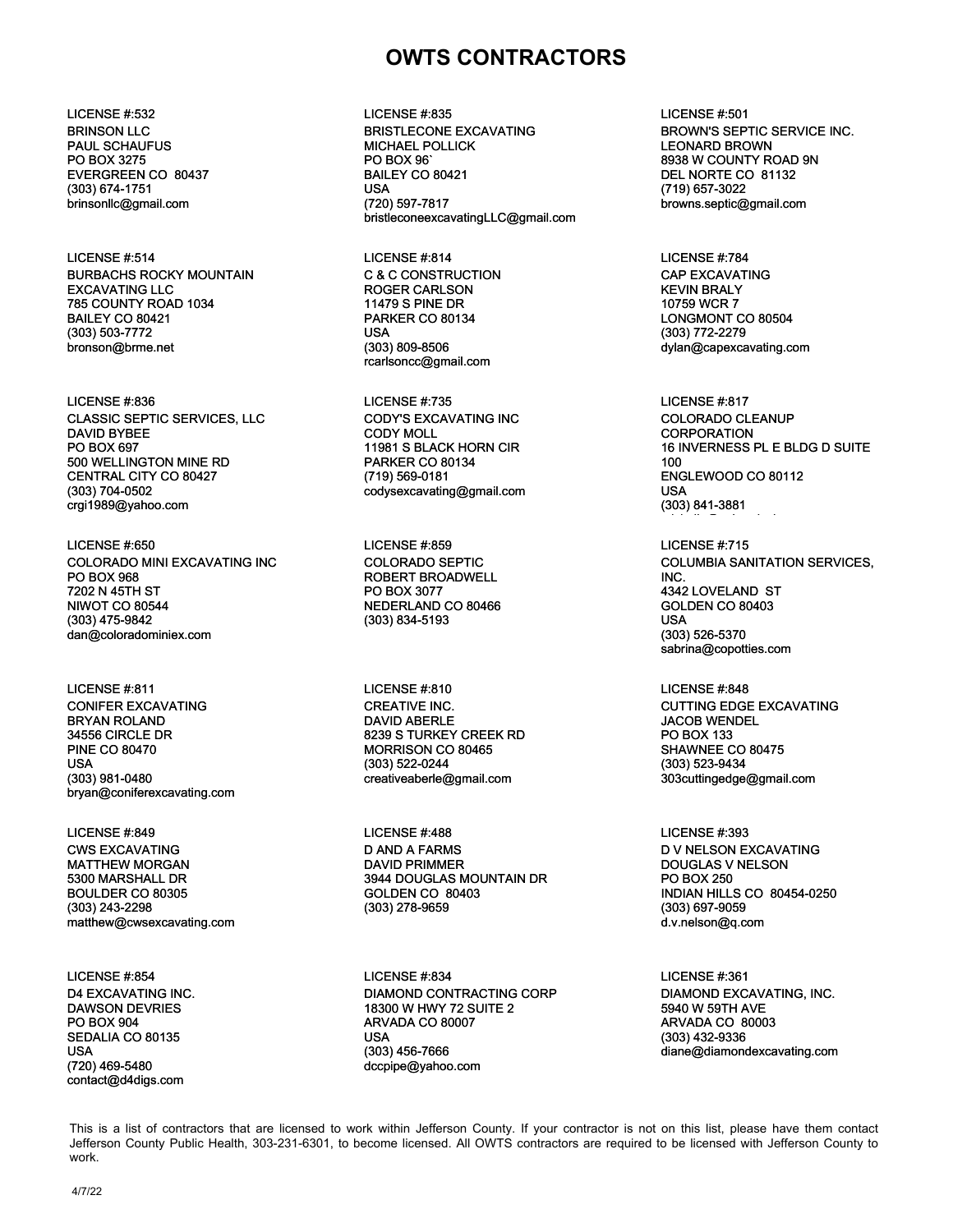LICENSE #:17 LICENSE #:829 LICENSE #:776 DICK GAPTER SEPTIC SYSTEMS DICK GAPTER 2760 S MAIN ST ERIE CO 80516 (303) 666-6404 gapterseptic@gmail.com

LICENSE #:767 LICENSE #:304 LICENSE #:820 DOYLE CONSTRUCTION INC CHRIS DOYLE PO BOX 72 DUMONT CO 80436 (303) 567-1665 lisa@doyleconstructionsite.com

LICENSE #:579 LICENSE #:807 LICENSE #:807 LICENSE #:579 ELK MOUNTAIN EXCAVATING LLC TIM BEHRENDT 11873 MAXWELL HILL RD LITTLETON CO 80127 (303) 697-4865 elkmtn20@gmail.com

LICENSE #:725 LICENSE #:643 LICENSE #:595 EVERGREEN SEPTIC PUMPING CO. 1153 BERGEN PKWY SUITE I-432 EVERGREEN CO 80439 (303) 674-7144 violet1esp@gmail.com

FREEDOM PLUMBING CORP. WILLIAM HAVENS 11994 W STANFORD DR MORRISON CO 80465 (720) 298-9492 billhavens7@aol.com

LICENSE #:438 LICENSE #:818 LICENSE #:790 HAROLD'S EXCAVATING SERVICES  $\sqcup$  C HAROLD JR AMERIN 4038 WC ROAD 21 FT LUPTON CO 80621 (303) 857-0315 HES1113@aol.com

HIGH PERFORMANCE **EARTHWORKS** JESSE SEAVERS PO BOX 3402 NEDERLAND CO 80466 (720) 514-9817 office@highperformanceearthworks.com DIG EXCAVATION INC BRANDON RALPH PO BOX 788 NEDERLAND CO 80466 USA (720) 276-1731 brandonralph@digboulder.com

DYKES EXCAVATING, INC. MARK DYKES 197 S LOOKOUT MOUNTAIN RD GOLDEN CO 80401 (303) 526-2349

ENDEAVOR CORP. DARYL MAUS 9398 UTE DR GOLDEN CO 80403 (210) 807-0242 dmdesign@netzero.com

FLORIAN FREYMUTH **CONSTRUCTION** FLORIAN FREYMUTH 559 MARINE ST BOULDER CO 80302 (720) 480-2175 freymuthconstruction@hotmail.com

LICENSE #:851 LICENSE #:723 LICENSE #:97 GRAPES & SON EXCAVATING INC BOB GRAPES PO BOX 571 BLACK HAWK CO 80422 (303) 582-1131 bhgrapes@gmail.com

> HIGH COUNTRY EXCAVATION LUKE CALIFANO PO BOX 84 COMO CO 80432 (970) 318-6712 highcountryxx@gmail.com

HIGHLAND HARDSCAPES, LLC RICHARD BUCKLER 406 S LOOKOUT MOUNTAIN RD, STE C GOLDEN CO 80401 USA (720) 467-2424 highlandhardscapes@gmail.com LICENSE #:782 LICENSE #:825 LICENSE #:434

DOONE BROTHERS SEWER & SEPTIC SERVICES KELLEN DOONE 11626 W 71ST DR ARVADA CO 80004 (303) 898-6066 doonebros@gmail.com

EAGLE DIRT WORK LLC 30900 HWY 72 GOLDEN CO 80403 (303) 642-0154 eagledirtworkco@gmail.com

EVERGREEN EXCAVATING AND TREE SERVICE TODD HANSON 386 BROOK RD EVERGREEN CO 80439 (303) 679-3350 hgexcavating2@msn.com

FOOTHILLS SEPTIC PUMPING PO BOX 17713 GOLDEN CO 80402 (303) 670-3160 foothillsseptic@comcast.net

H&S EXCAVATING SHANE HOLLAND 13700 US HWY 285 SUITE 110 PINE CO 80470 (303) 816-7402 hsdirtguy11@aol.com

HIGH HORIZON CONSTRUCTION INC. JASON ROE PO BOX 1754 BAILEY CO 80421 (303) 548-4498 highhorizonconstructioninc@yahoo.com

HILLSIDE EXCAVATING INC. GEORGE GAJATE 40 W LITTLETON BLVD BLDG 210-253 LITTLETON CO 80120 (303) 789-0808 dirtbrker@aol.com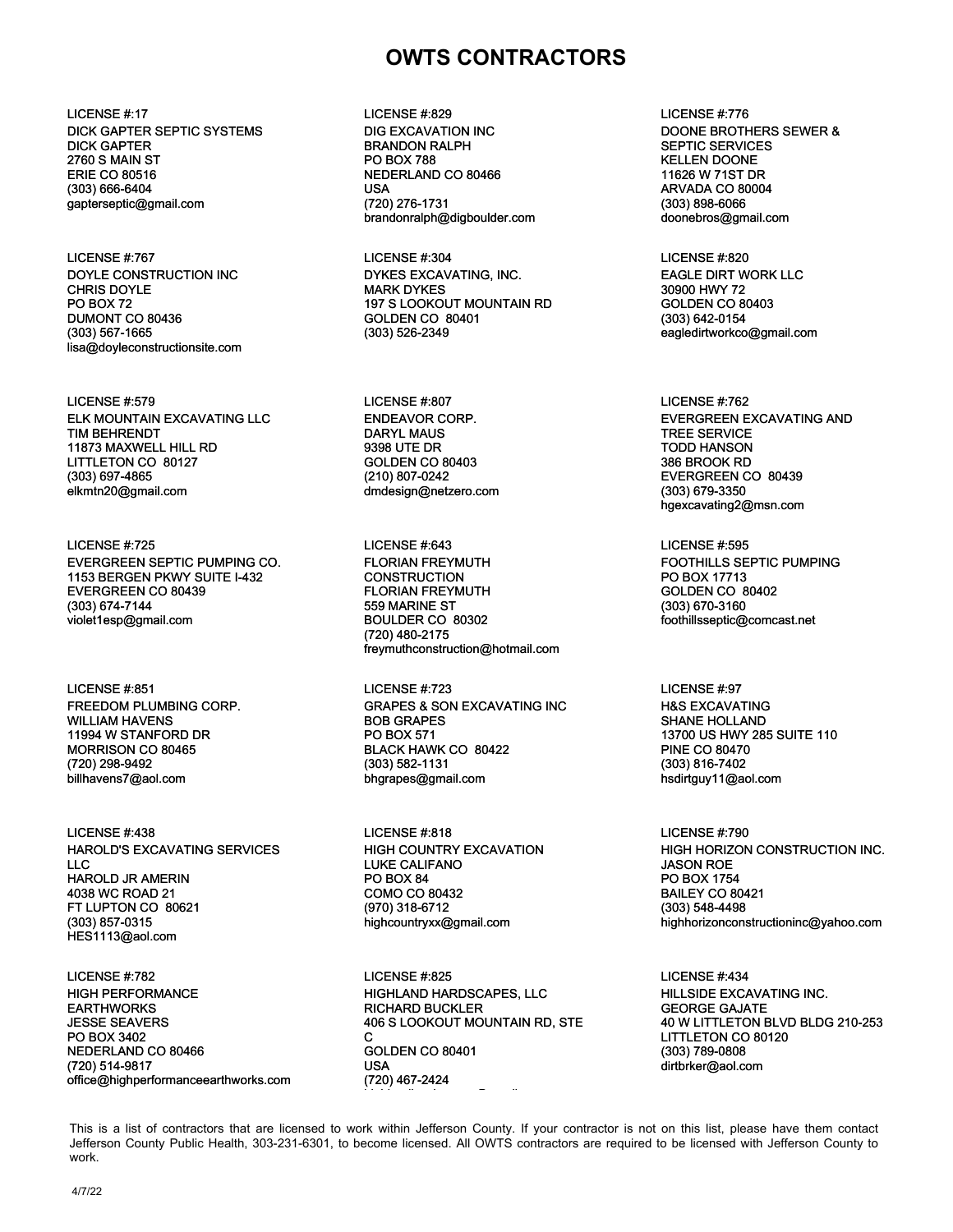LICENSE #:775 LICENSE #:618 LICENSE #:515 HODAPP CUSTOM HOMES & RH EXCAVATION RANDY HODAPP 6 A MACLEAN LITTLETON CO 80123 (303) 324-8698

LICENSE #:839 LICENSE #:802 LICENSE #:830 J.S. WALTON COMPANY, LLC JOSEPH WALTON PO BOX 716 INDIAN HILLS CO 80454 USA (720) 272-3219 jswaltonco@gmail.com

JPJ ENTERPRIZES 805 S COUNTY RD 27 E BERTHOUD CO 80513-8707 USA (720) 272-7177 john@jpjenterprizes.com

KREMER CONSTRUCTION LLC JUSTIN KREMER PO BOX 16 FRANKTOWN CO 80116 (303) 809-8578 deeretractorman@msn.com

LEVI CONTRACTORS INC 10981 BRIGHTON RD HENDERSON CO 80640 (303) 287-4900 levicontr@aol.com

LPC INC PO BOX 795 ERIE CO 80516 (303) 828-0805 kcfarrer@hotmail.com

LICENSE #:442 LICENSE #:804 LICENSE #:572 MARSHALL EXCAVATING LLC CRAIG MARSHALL 7039 S WINDERMERE ST LITTLETON CO 80120 (303) 697-3028 marshallexcavating@gmail.com

I DIG IT INC ERIC NAGLER 6105 HERZMAN DR EVERGREEN CO 80439

idigit59@gmail.com

JAKE OF ALL TRADES CONTRACTING JACOB GOULD PO BOX 7197 GOLDEN CO 80403 USA (303) 808-4490

joatcco@hotmail.com

LICENSE #:786 LICENSE #:674 LICENSE #:746 KELLOGG CONTRACTING INC SCOTT KELLOGG PO BOX 418 FRANKTOWN CO 80116 (303) 841-1175 scott@kelloggcontracting.com

LICENSE #:764 LICENSE #:309 LICENSE #:611 LARRY STERLING EXCAVATING INC LARRY STERLING 30 TRAIL DUST RD BLACK HAWK CO 80422 (303) 582-5794

LICENSE #:509 LICENSE #:672 LICENSE #:354 LEWIS WATER & SEWER, INC. 16188 GOLDEN RD GOLDEN CO 80401 (303) 279-4640 lewiswaterandsewer@comcast.net

LICENSE #:448 LICENSE #:862 LICENSE #:758 MADE RIGHT BUILDERS JONATHAN MAZZOTTA 17935 W 44TH AVE GOLDEN CO 80403 (720) 771-0315 jg@maderightbuilders.com

> MATHEWS EXCAVATING & SEPTIC  $\sqcup$  C COLTON MATHEWS PO BOX 2282 ELIZABETH CO 80107 USA (303) 638-7097 mathewsservies01@gmail.com

J RAUCH EXCAVATING INC. JEFFREY C RAUCH PO BOX 1594 EVERGREEN CO 80437 (303) 674-6846 rauchex@aol.com

JDR ENTERPRISES LLC JOSEPH WENTLAND 1640 W GIRARD AVE ENGLEWOOD CO 80110 (303) 961-4307 jdrenterprises2007@gmail.com

KLOPPENBERG EXCAVATING INC JERRY KLOPPENBERG PO BOX 1146 ELIZABETH CO 80107 (303) 646-2489 kloppenbergexcavating@gmail.com

LEADING EDGE EXCAVATION 28683 AMERIND SPRINGS TRL PINE CO 80470 (303) 838-2559 letdinc@aol.com

LITTLE ELK ENTERPRISES INC PO BOX 4047 EVERGREEN CO 80437 (303) 944-3451 littleelk77@gmail.com

MAGNUM EXCAVATING DAVE SCOTT 650 WOLFENSBERGER RD CASTLE ROCK CO 80109 (303) 419-4408 magnumexcavating01@hotmail.com

MATTSON EXCAVATING PO BOX 1237 CONIFER CO 80433 (720) 244-8387 taitmattson@gmail.com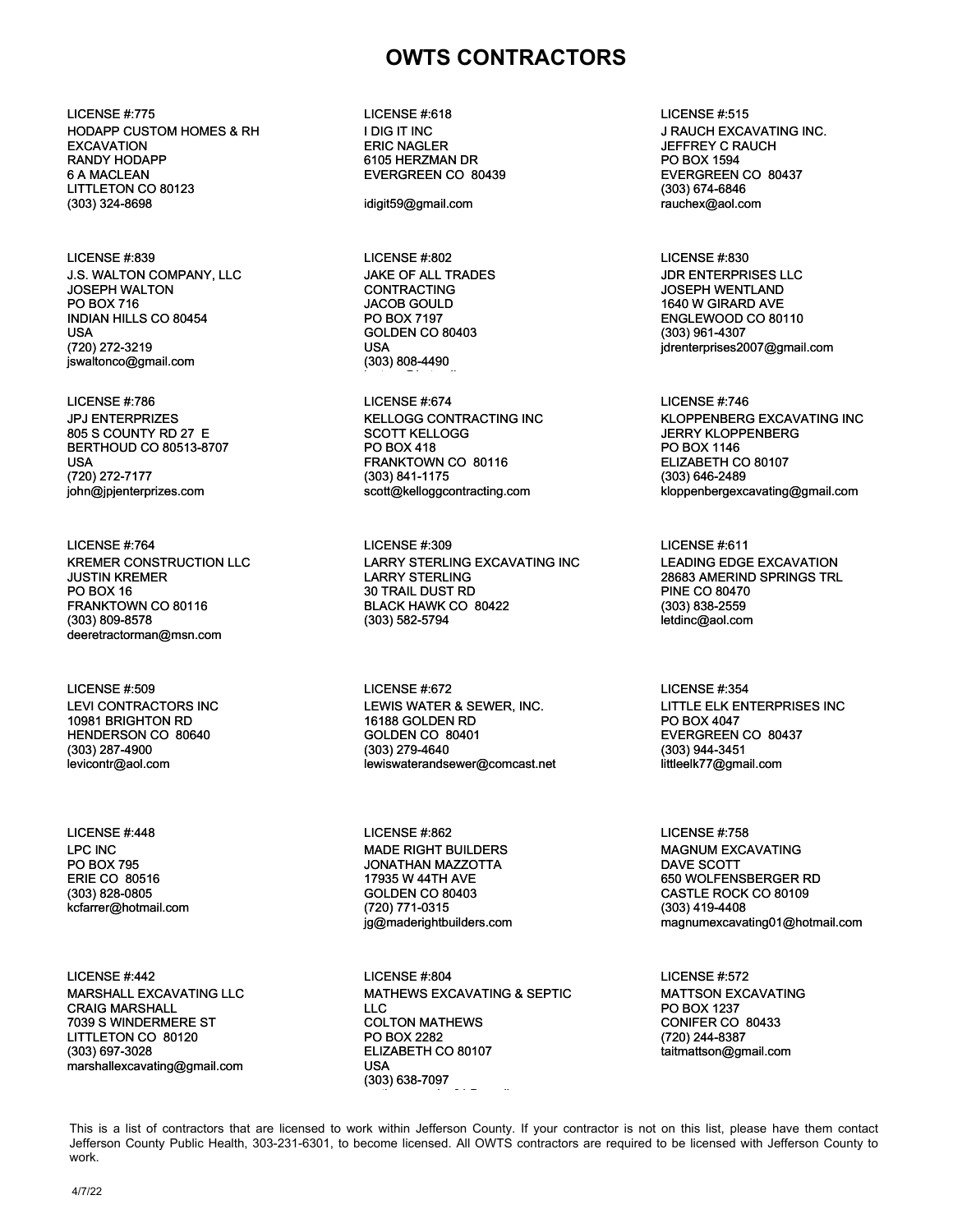MOLLEUR CONSTRUCTION, INC SCOTT MOLLEUR PO BOX 852 LEADVILLE CO 80461 USA (303) 670-5777 construction@molleur.com

LICENSE #:405 LICENSE #:360 LICENSE #:750 MOUNTAIN LAND CONSTRUCTION RONALD P LEWIS 26624 NORTH TURKEY CREEK RD EVERGREEN CO 80439 (303) 674-7777 rlewis@rockymtnoptions.com

PHILIP I LLC PHIL HENDERSHOTT PO BOX 686 BERTHOUD CO 80513 (720) 220-3065 p.hendershott@comcast.net

LICENSE #:846 LICENSE #:578 LICENSE #:623 PLUKWORKS LTD. ROBERT KULP 28104 TRESINE DR EVERGREEN CO 80439 (720) 335-4496 plukworks@gmail.com

LICENSE #:768 LICENSE #:765 LICENSE #:785 RAMSTETTER EXCAVATING INC DAVID RAMSTETTER 16570 W 12TH PL GOLDEN CO 80401 (303) 279-1364 ramexsite@aol.com

ROCKY MOUNTAIN BUILDERS BY ANWAY STEVE ANWAY 29975 MONROE DR EVERGREEN CO 80439 (303) 961-8026 steveanyway@yahoo.com

SEARCH SEPTIC, LLC. SCOTT SEARCH 7140 COUNTY RD 43 BAILEY CO 80421 USA (303) 818-6305 searchseptic@gmail.com

LICENSE #:624 LICENSE #:855 LICENSE #:710 MOUNTAIN EARTH DIGGERS RYAN VAS NUNES 709 BENDEMEER DR EVERGREEN CO 80439 USA (970) 406-1505 mountainearthdiggers@gmail.com

> NEWSOM SEWER & WATER SERVICE, INC. 64 SPRUCE RD GOLDEN CO 80401 (303) 526-0800 CJN65@q.com

LICENSE #:838 LICENSE #:831 LICENSE #:646 PHOINEX RISING, INC SCOTT CVANCARA DBA CVANCARA BUILDERS 992 S 4TH AVE SUITE 100 BRIGHTON CO 80601 (720) 685-3017 svancara@aol.com

> POWER EARTH LLC CHRIS LOVEN 3875 LEE HILL DR BOULDER CO 80302 (303) 449-7014

RANDY FOWLER CO LLC RANDY FOWLER 10298 S TURKEY CREEK RD MORRISON CO 80465 (303) 838-6773 randy@fowlerelectric.com

LICENSE #:845 LICENSE #:778 LICENSE #:420 ROCKY MOUNTAIN HOME BUILDERS NATHAN PETERSON 264 SNOWY RIDGE RD EVERGREEN CO 80439 (303) 968-7183 jareda@rmbb.com

LICENSE #:781 LICENSE #:824 LICENSE #:826 SET IN STONE EXCAVATING, LLC SHANE BARATTA PO BOX 1580 NEDERLAND CO 80466 (303) 956-7929 setinstone303@gmail.com

MOUNTAIN GOAT EXCAVATING 10144 WACO ST COMMERCE CITY CO 80022-8861 USA (303) 332-6701 brianmge@gmail.com

PETTY EXCAVATING JUSTIN PETTY ATTN: WILLIAM PETTY PO BOX 1572 BRECKENRIDGE CO 80424 (970) 547-9888 pettyracers@comcast.net

PINE GROVE EXCAVATING INC PO BOX 69 KITTREDGE CO 80457 (303) 674-6148

R & D PIPELINE CONSTRUCTION DANIEL ROSS 10200 W 26TH AVE LAKEWOOD CO 80215 (303) 237-9974 lori@rdpipeline.com

ROB'S CAT SERVICE, LLC. ROB JOHNS 31506 GRIFFIN DR CONIFER CO 80433 (970) 389-1382 robert.johns246@hotmail.com

SAYLER & SONS EXCAVATING, INC. STEVEN SAYLER 22955 OEHLMANN PARK RD CONIFER CO 80433 (303) 697-6199 saylerexc@gmail.com

SHANAHAN EXCAVATING LLC GENESIS SHANAHAN 11549 E ASH CIR THORNTON CO 80233 USA (720) 569-5929 genesis.shanahan@yahoo.com